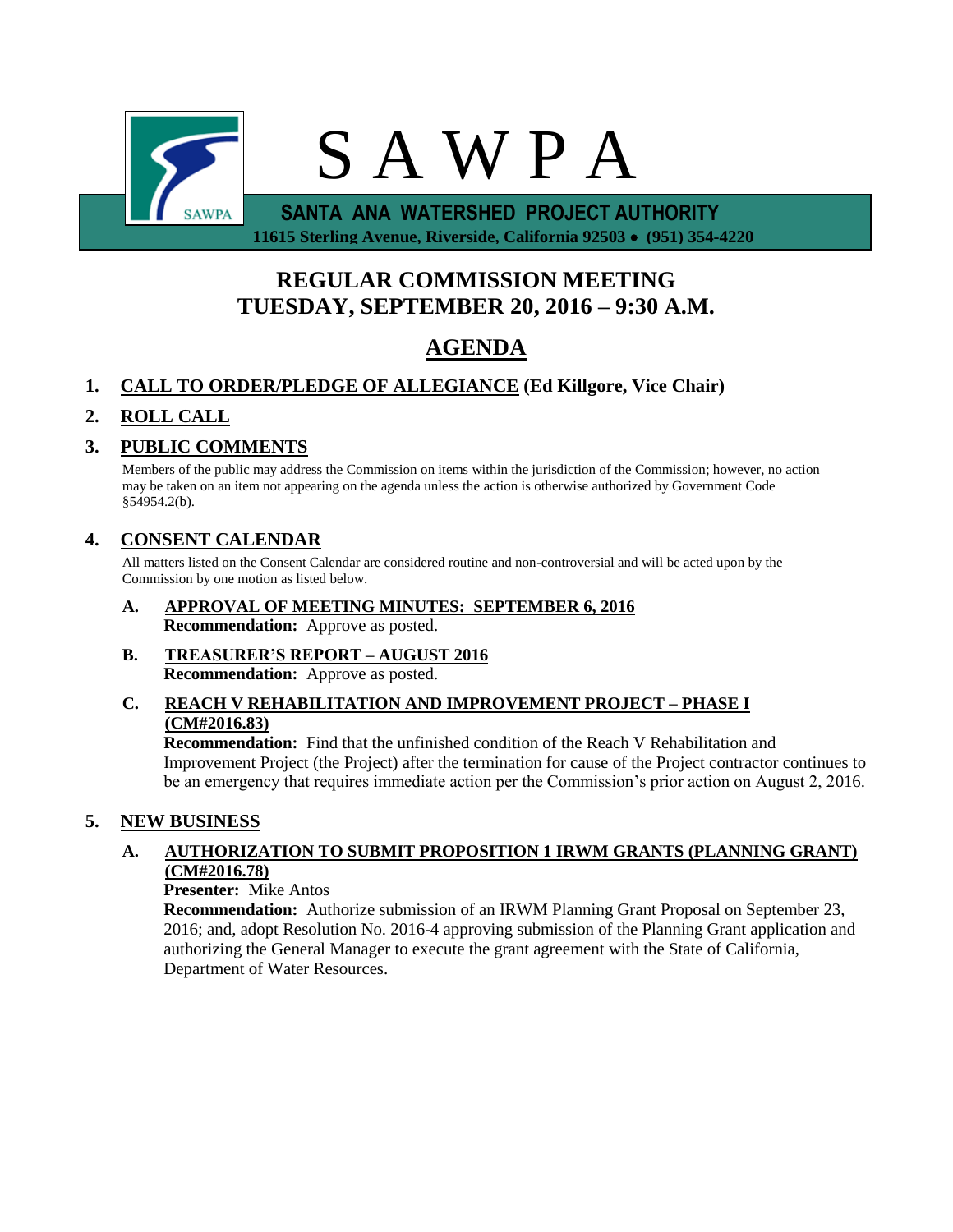### **B. MIDDLE SANTA ANA RIVER PATHOGEN TMDL – 2016 TRIENNIAL REPORT (CDM SMITH) (CM#2016.79)**

#### **Presenters:** Rick Whetsel

**Recommendation:** The Middle Santa Ana River TMDL Task Force recommends that the SAWPA Commission authorize a change order to Task Order No. CDM384-14 with CDM Smith for an amount not-to-exceed \$9,870 to revise the 2016 Triennial Report for the Middle Santa Ana River (MSAR) Bacterial Indicator Total Maximum Daily Load (TMDL).

### **C. INLAND EMPIRE BRINE LINE REACH V REHABILITATION AND IMPROVEMENT PROJECT – PHASE 2 (NICHOLS ROAD, CITY OF LAKE ELSINORE) – NOTICE OF COMPLETION (CM#2016.80)**

**Presenters:** David Ruhl

**Recommendation:** Authorize the General Manager to accept the Weka Inc., work as complete and direct staff to file a Notice of Completion with the Riverside County Clerk upon the following: (a) Contractor has delivered all documents required by the Contract Documents; (b) Notice from Engineer accepting the work; (c) Receipt of Final Application for Payment from the Contractor; and (d) Notice from Construction Manager recommending final payment.

# **D. LAKE ELSINORE AND SAN JACINTO WATERSHEDS AUTHORITY (LESJWA) – CANYON LAKE ALUM APPLICATION AND ALGAE TOXINS (CM#2016.81) Presenters:** Mark Norton

**Recommendation:** Receive and file.

**E. DROUGHT RELATED COMPLIANCE STUDY – SO CAL SALINITY COALITION AND BASIN MONITORING PROGRAM TASK FORCE (CM#2016.82) Presenters:** Mark R. Norton **Recommendation:** Receive and file.

### **6. INFORMATIONAL REPORTS**

**Recommendation:** Receive and file the following oral/written reports/updates.

- **A. CASH TRANSACTIONS REPORT – JULY 2016 Presenter:** Karen Williams
- **B. INTER-FUND BORROWING – JULY 2016 (CM#2016.75) Presenter:** Karen Williams
- **C. PERFORMANCE INDICATORS/FINANCIAL REPORTING – JULY 2016 (CM#2016.76) Presenter:** Karen Williams
- **D. FOURTH QUARTER FYE 2016 EXPENSE REPORTS**
	- Staff
	- General Manager

**Presenter**: Karen Williams

### **E. FINANCIAL REPORT FOR THE FOURTH QUARTER ENDING JUNE 30, 2016**

- Inland Empire Brine Line (IEBL)
- SAWPA

**Presenter**: Karen Williams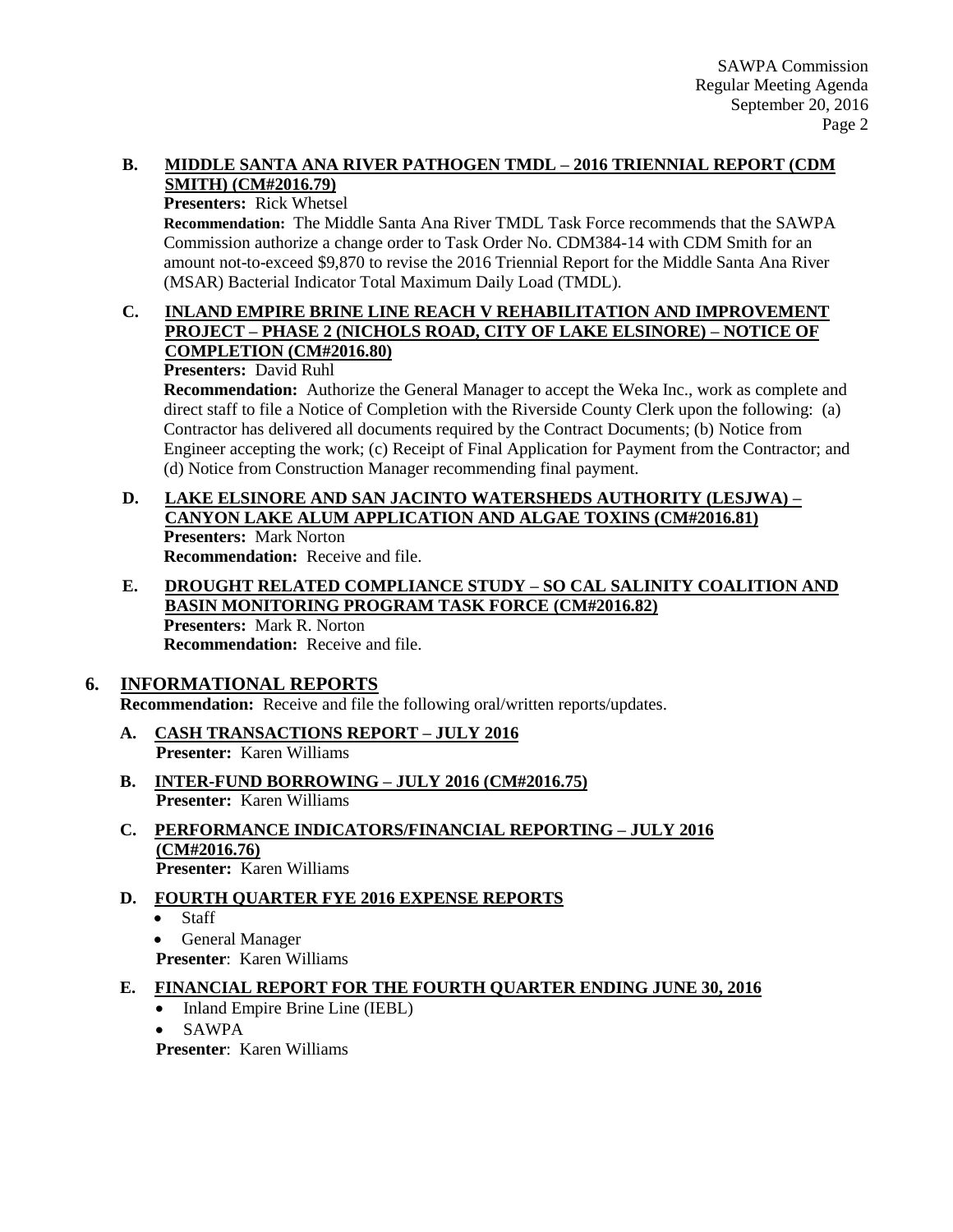### **F. BUDGET VS. ACTUAL VARIANCE REPORT – FYE 2016 FOURTH QUARTER – JUNE 30, 2016 (CM#2016.77) Presenter:** Karen Williams

- **G. GENERAL MANAGER'S REPORT**
- **H. STATE LEGISLATIVE REPORT Presenter:** Celeste Cantú
- **I. CHAIR'S COMMENTS/REPORT**
- **J. COMMISSIONERS' COMMENTS**

### **K. COMMISSIONERS' REQUEST FOR FUTURE AGENDA ITEMS**

### **7. CLOSED SESSION**

### **A. CONFERENCE WITH LEGAL COUNSEL – EXISTING LITIGATION PURSUANT TO GOVERNMENT CODE SECTION 54956.9(d)(1)**

Name of Case: Spiniello Companies v. Charles King Company, Inc., Santa Ana Watershed Project Authority, The Ohio Casualty Insurance Company (Superior Court of Los Angeles BC616589)

### **8. ADJOURNMENT**

#### **PLEASE NOTE:**

Americans with Disabilities Act: Meeting rooms are wheelchair accessible. If you require any special disability related accommodations to participate in this meeting, please contact (951) 354-4220 or kberry@sawpa.org. 48-hour notification prior to the meeting will enable staff to make reasonable arrangements to ensure accessibility for this meeting. Requests should specify the nature of the disability and the type of accommodation requested.

Materials related to an item on this agenda submitted to the Commission after distribution of the agenda packet are available for public inspection during normal business hours at the SAWPA office, 11615 Sterling Avenue, Riverside, and available a[t www.sawpa.org,](http://www.sawpa.org/) subject to staff's ability to post documents prior to the meeting.

#### **Declaration of Posting**

I, Kelly Berry, Clerk of the Board of the Santa Ana Watershed Project Authority declare that on Wednesday, September 14, 2016, a copy of this agenda has been uploaded to the SAWPA website a[t www.sawpa.org](http://www.sawpa.org/) and posted in SAWPA's office at 11615 Sterling Avenue, Riverside, California. /s/

\_\_\_\_\_\_\_\_\_\_\_\_\_\_\_\_\_\_\_\_\_\_\_\_\_\_\_\_\_\_\_\_\_\_\_\_\_\_\_ Kelly Berry, CMC